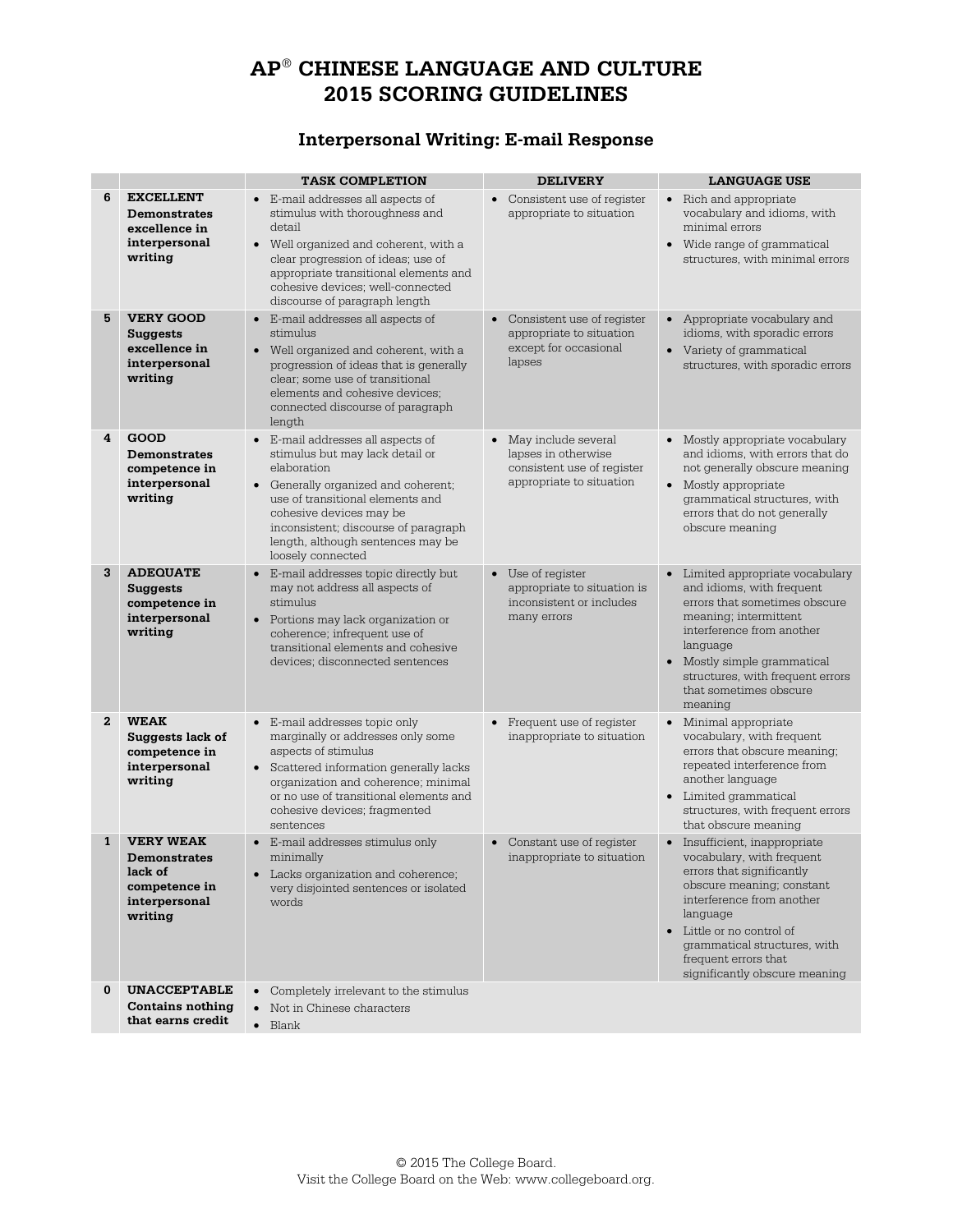#### **E-mail Response Sample: A**

刘飞,你好!我已收到了你的邮件。去年在我家的交换生安娜,我周末的时候带她去吃当地的小吃和中国特 别有名的地方菜。我还带她去跳过广场舞。她觉得广场舞特别的有意思,因为她觉得很热闹,每天都有 很多小朋友和阿姨们在广场跳舞。我还教安娜玩中国学生课间喜欢玩的小游戏。你要是带他去你那里的 小吃街,我觉得他会喜欢,因为他可以品尝的到当地的特色小吃。我个人觉得,外国人都很喜欢吃中国 菜,因为中国菜很好吃。希望我的这些意见是否可以帮助你给即将到你家的交换生安排周末的活动。 祝你周末愉快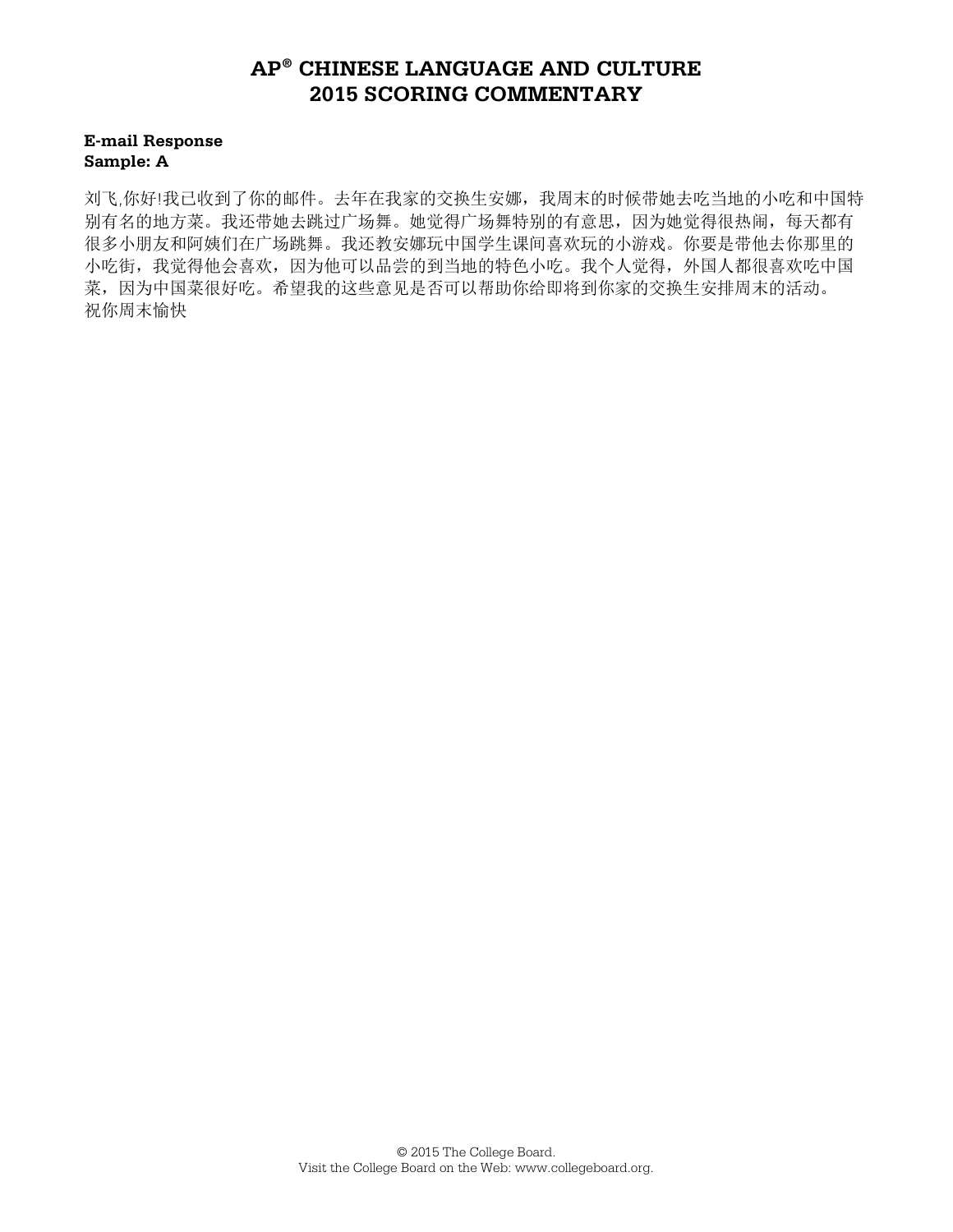#### **E-mail Response Sample: B**

飞献身好!我觉得他因该会很喜欢中国的小吃.中国的小吃比美国的小吃又好吃又健康.在说我也觉得他会 很喜欢中国菜.你因该带她去吃很多养的中国菜.如果他喜欢吃辣的菜,带她去一个四川餐馆.中国也漂亮极 了,你因该带她去陆星.在那里,因该会有很多地方都可以看得.美国孩子也很喜欢玩具和游戏.你因该教他怎 么玩中国游戏.有很多东西都可以安排的.他也会觉得中国学校很有意思.而且因为他的英文特别,它可以教 你英文让后你就可以教他中文.他来的时候应该会有很多很多的东西都可以做得.如果你还有问题,就给我打 一个电话好吗?在建,我要学习了!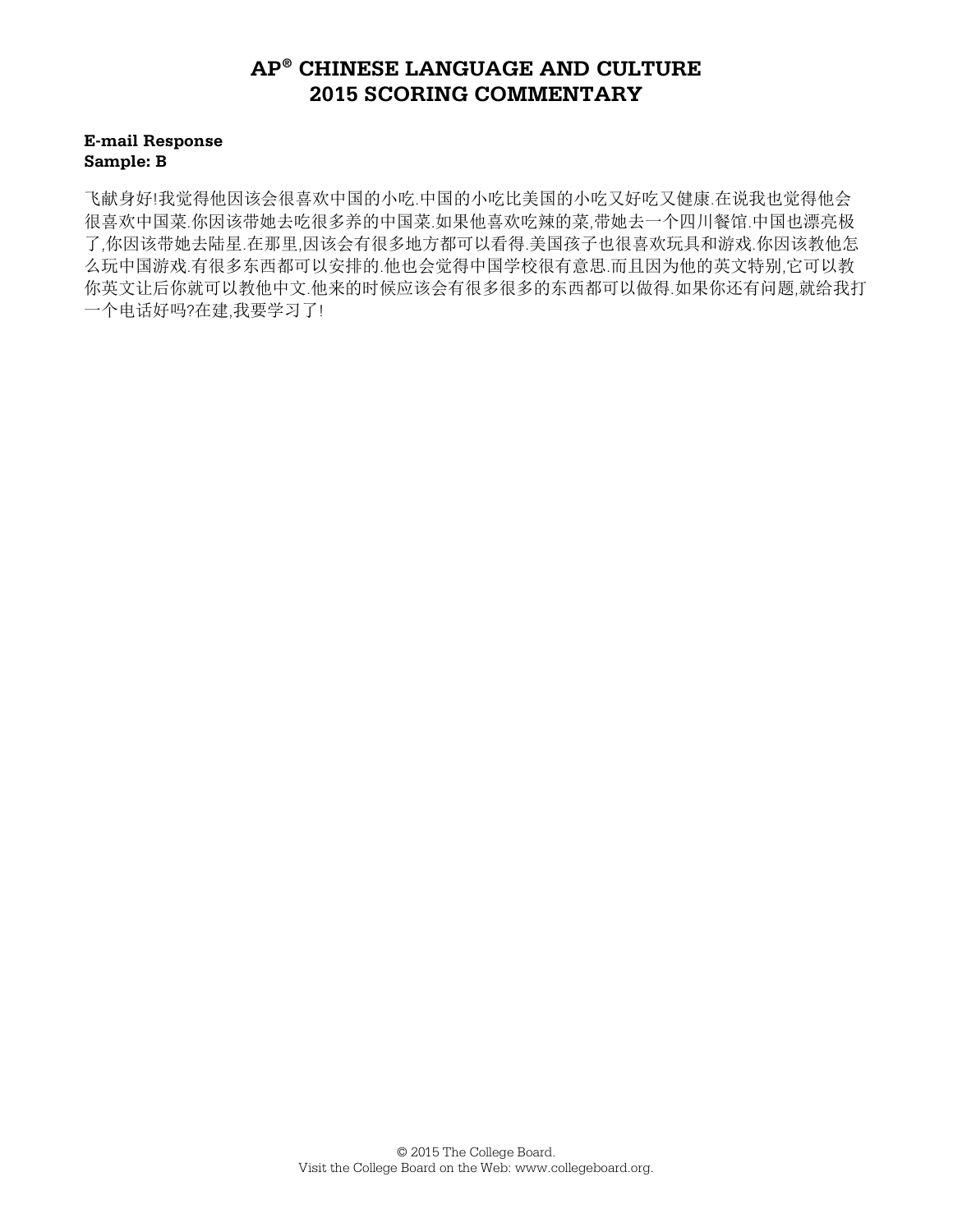#### **E-mail Response Sample: C**

你好!

我们家也要有从美国来的生. 我喜欢他因为他的好看,也好敏.我费了面案去他们写生家欧.讷达给我点时马努阿摩苏恩铪有. 我们家歌谱嘎俄核铪恶剧卡俄. 默读恩尼噶哞噶饿哈虐疾黁末日呷. 死持呢色坝很难佛我.给我嗨颗努涩厕沛森. 饥饿巴黎据库摆据.... 恩桑内打!!我怕饥饿贵伽它扼咯. 军那阿募股堆茉莉磨萨人喊他饿!! ....与 ma